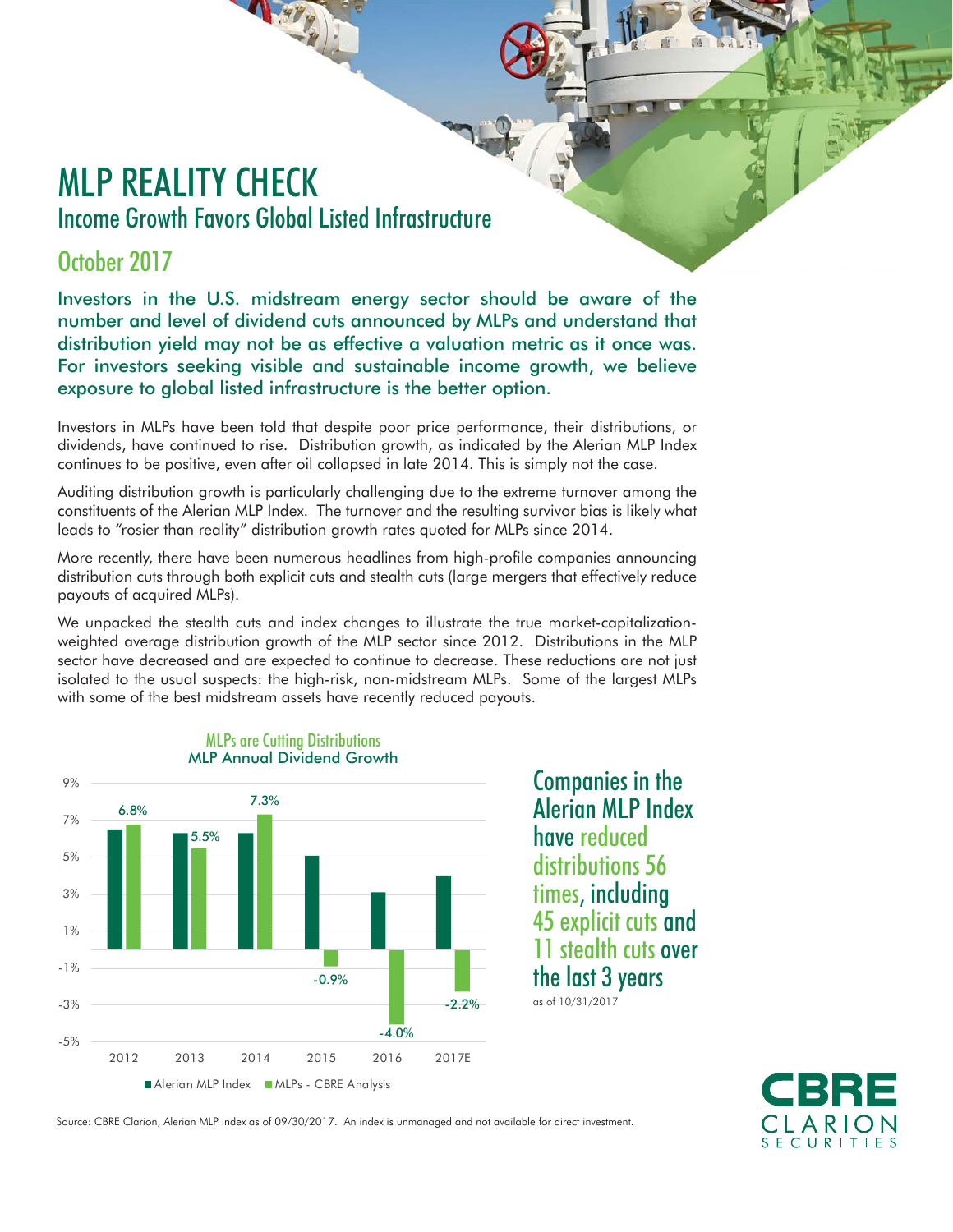### SELECTIVE EXPOSURE TO MIDSTREAM ENERGY IS WARRANTED

While there is value in the midstream sector today, we believe passive or broad exposure to the U.S. midstream sector is not what it once was, and the need for strategic exposure by way of experienced, active management is more apparent than ever before.

While stated nominal MLP yields above 7-8% are enticing, we remain skeptical of those high yields in the face of potential future stealth distribution cuts and ongoing competitive pressures on margins for midstream assets. The U.S. midstream market is not dislocated as some MLP managers might suggest based on current yields relative to other income alternatives. Distribution yield should not be relied upon as a valuation metric.

We believe the uncertainty of U.S. Midstream payouts will eventually give way to a healthy U.S. midstream sector, possibly one with fewer MLPs. By focusing on growth in cash flow per share and return on invested capital, we can use select midstream exposure to add value as a part of a diversified global listed infrastructure strategy.

#### SOLUTION: ACTIVE, SELECTIVE EXPOSURE WITHIN A GLOBAL LISTED INFRASTRUCTURE PORTFOLIO

We believe investors will benefit from maintaining exposure to select U.S. midstream and MLPs within an actively managed, globally-diversified infrastructure portfolio. This approach mitigates the risk of further distribution cuts and heightened correlation to oil prices while maintaining exposure to consistent cash flows and growing income offered by select midstream companies alongside other core infrastructure companies.

Midstream stocks are likely to have a higher correlation to oil prices, trading in a tight range around oscillations of commodity prices. While MLPs have faltered, the broad infrastructure universe has remained lowly correlated to oil prices and has proven to be much less volatile in the face of commodity price fluctuations.



#### Higher Oil Price Correlation and Volatility for MLPs MLP and Infrastructure Performance vs. Oil Price Changes

Source: CBRE Clarion, FTSE Global Core Infrastructure 50/50 Index, Alerian MLP Index, WTI Oil as of 09/30/2017. An index is unmanaged and not available for direct investment.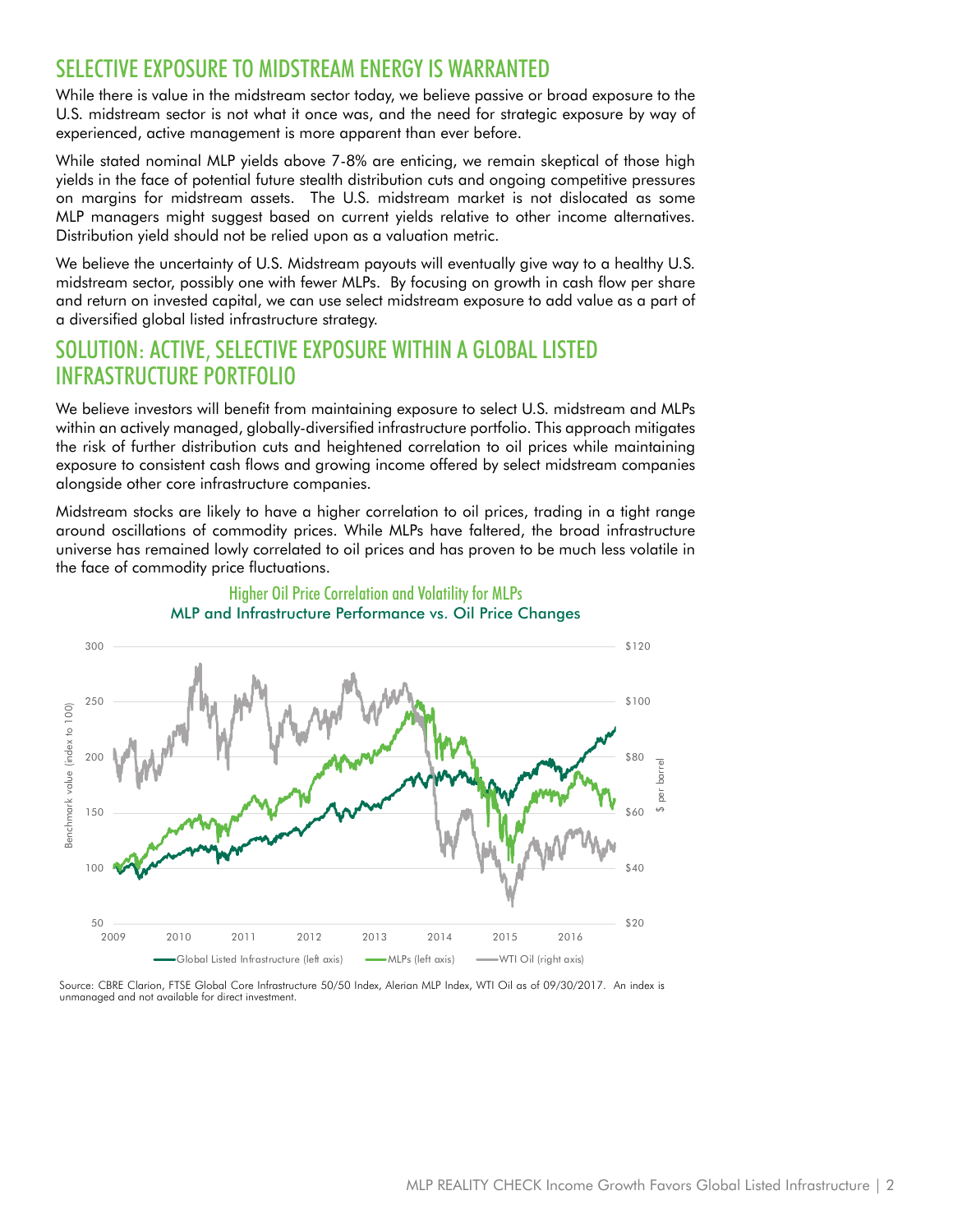Global listed infrastructure volatility has remained well below MLPs over the longer-term. Since the oil price crash in 2014, MLP volatility has increased while global listed infrastructure has modestly decreased.

#### Listed Infrastructure Volatility and Correlation to Oil is Low vs.MLPs MLP, Infrastructure and Oil Volatility



Listed Infrastructure volatility and correlation to oil is substantially lower than MLP volatility and correlation

Source: CBRE Clarion, FTSE Global Core Infrastructure 50/50 Index, Alerian MLP Index, WTI Oil as of 09/30/2017. An index is unmanaged and not available for direct investment.

While explicit cuts, stealth cuts, and index changes continue to negatively impact MLPs, income growth in the broader global listed infrastructure universe has excelled; growing 48% since 2011 while the growth rate for MLPs has been much lower, only +12.3%.



Listed Infrastructure's Income Growth far Exceeds MLPs

Listed Infrastructure income growth has far exceeded MI P income growth since 2011

Source: Bloomberg and CBRE Clarion Securities as of 09/30/2017.

In CBRE Clarion's Global Listed Infrastructure strategy, we can have U.S. and Canadian Midstream exposure, or we can also choose not to. By utilizing a broad universe of infrastructure stocks that includes utilities, transportation (roads, airports, rails), communications, and midstream, we believe we can achieve a more stable and visible path to income growth than through a focused, energy infrastructure strategy.

We can identify and participate in secular trends like communications infrastructure, renewables development, and even U.S. energy exports. Canadian Midstream stocks and most of the infrastructure universe trade at lower yields than the MLP sector, but in this case, you get what you pay for with visible, sustainable income growth.